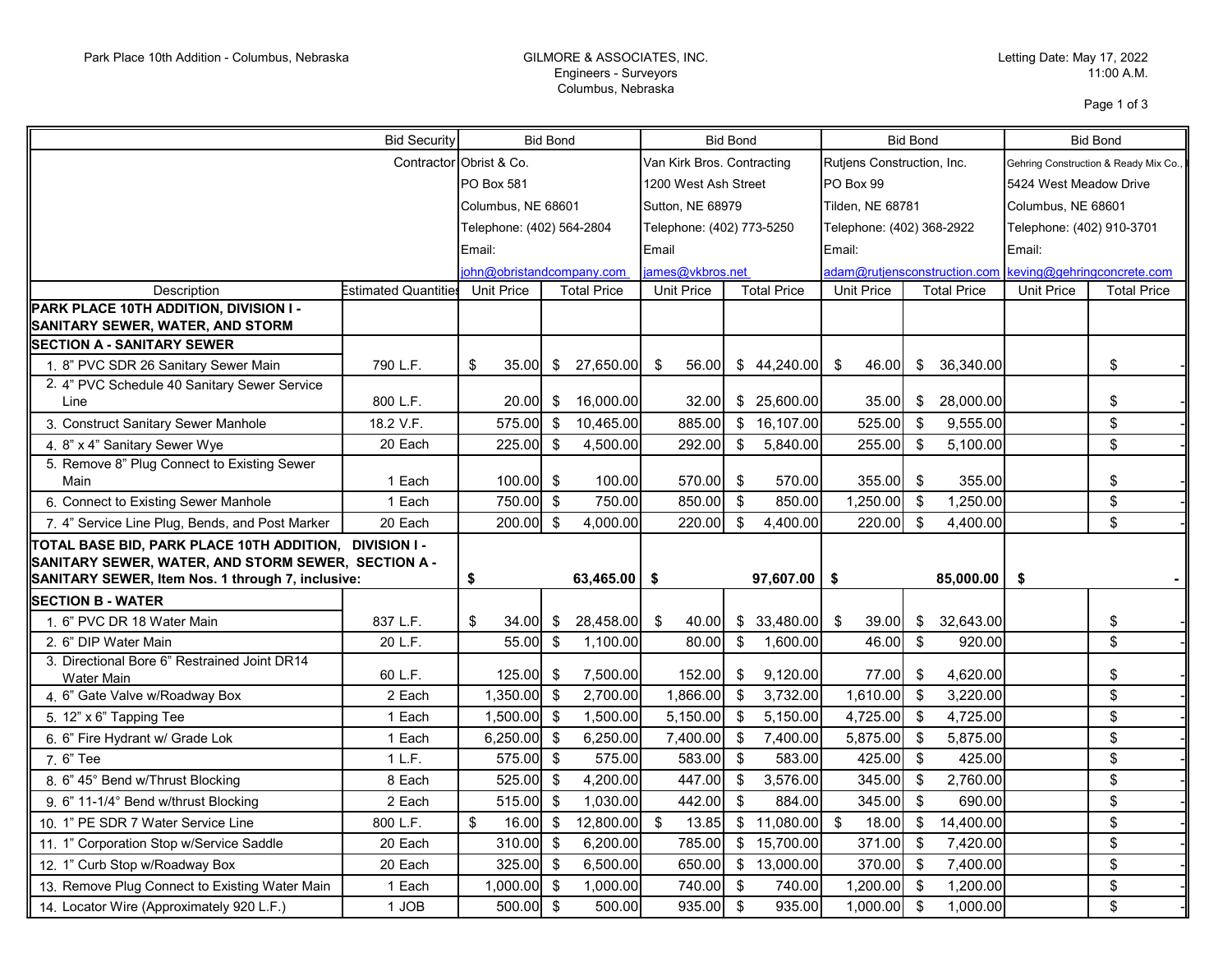## Engineers - Surveyors Columbus, Nebraska

Page 2 of 3

|                                                                                                                                                                                                                   |                      | Contractor Obrist & Co. |                           | Van Kirk Bros. Contracting |                           | Rutjens Construction, Inc. |                                        | Gehring Construction & Ready Mix Co., Ind |                           |  |
|-------------------------------------------------------------------------------------------------------------------------------------------------------------------------------------------------------------------|----------------------|-------------------------|---------------------------|----------------------------|---------------------------|----------------------------|----------------------------------------|-------------------------------------------|---------------------------|--|
| Description                                                                                                                                                                                                       | Estimated Quantities | <b>Unit Price</b>       | <b>Total Price</b>        | <b>Unit Price</b>          | <b>Total Price</b>        | <b>Unit Price</b>          | <b>Total Price</b>                     | <b>Unit Price</b>                         | <b>Total Price</b>        |  |
| <b>SECTION B - WATER - Cont'd</b>                                                                                                                                                                                 |                      |                         |                           |                            |                           |                            |                                        |                                           |                           |  |
| 15. Testing and Disinfection                                                                                                                                                                                      | 1 JOB                | $1,250.00$ \$           | 1,250.00                  | 1,875.00 \$                | 1,875.00                  | $2,000.00$ \$              | 2,000.00                               |                                           | \$                        |  |
| TOTAL BASE BID, PARK PLACE 10TH ADDITION, DIVISION I -<br>SANITARY SEWER, WATER, AND STORM SEWER, SECTION B -<br>WATER, Item Nos. 1 through 15, inclusive:                                                        |                      | \$                      | $81,563.00$ \$            |                            | $108,855.00$ \$           |                            | 89,298.00                              | -\$                                       |                           |  |
| <b>SECTION C - STORM SEWER</b>                                                                                                                                                                                    |                      |                         |                           |                            |                           |                            |                                        |                                           |                           |  |
| 1. 30" RCP Equivalent Elliptical Class III Storm                                                                                                                                                                  |                      |                         |                           |                            |                           |                            |                                        |                                           |                           |  |
| Sewer                                                                                                                                                                                                             | 314 L.F.             | 109                     | 34,226.00<br>\$           | 135 <b>I</b>               | \$42,390.00               | 112.00                     | \$<br>35,168.00                        |                                           | \$                        |  |
| 2. 24" RCP Class III Storm Sewer                                                                                                                                                                                  | 335 L.F.             | 77.00                   | 25,795.00<br>\$           | 85.00                      | \$28,475.00               | 78.00                      | \$<br>26,130.00                        |                                           | $\mathbb{S}$              |  |
| 3. 18" RCP Class III Storm Sewer                                                                                                                                                                                  | 36 L.F.              | 62.00                   | \$<br>2,232.00            | 65.00                      | $\mathbb{S}$<br>2,340.00  | 70.00                      | \$<br>2,520.00                         |                                           | \$                        |  |
| 4. 15" RCP Class III Storm Sewer                                                                                                                                                                                  | 36 L.F.              | 60.00                   | 2,160.00<br>- \$          | 58.00                      | $\mathfrak s$<br>2,088.00 | 68.00                      | \$<br>2,448.00                         |                                           | \$                        |  |
| 5. 15" HDPE Storm Sewer                                                                                                                                                                                           | 230 L.F.             | 38.00                   | 8,740.00<br>- \$          | 50.00                      | \$11,500.00               | 61.00                      | $\sqrt[6]{3}$<br>14,030.00             |                                           | \$                        |  |
| 6. 12" HDPE Storm Sewer                                                                                                                                                                                           | 674 L.F.             | 36.00                   | 24,264.00<br>\$           | 40.00                      | \$26,960.00               | 53.00                      | \$<br>35,722.00                        |                                           | \$                        |  |
| 7. Construct Junction Box                                                                                                                                                                                         | 5 Each               | 5,850.00                | 29,250.00<br>$\mathbb{S}$ | 4,930.00                   | \$24,650.00               | 5,214.00                   | 26,070.00<br>$\boldsymbol{\mathsf{S}}$ |                                           | \$                        |  |
| 8. 4' Open Throat Inlet                                                                                                                                                                                           | 2 Each               | 6,200.00                | $\mathbb{S}$<br>12,400.00 | 4,300.00                   | \$<br>8,600.00            | 5,224.00                   | \$<br>10,448.00                        |                                           | \$                        |  |
| 9. 6' Open Throat Inlet                                                                                                                                                                                           | 2 Each               | 6,500.00                | 13,000.00<br>\$           | 5,300.00                   | \$10,600.00               | 5,644.00                   | - \$<br>11,288.00                      |                                           | \$                        |  |
| 10. Area Inlet                                                                                                                                                                                                    | 10 Each              | 1,025.00                | 10,250.00<br>\$           | 550.00                     | \$<br>5,500.00            | 4,410.00                   | \$<br>44,100.00                        |                                           | \$                        |  |
| 11. Remove Plug Connect to<br>Existing 30" Storm Sewer                                                                                                                                                            | 1 Each               | $350.00$ \$             | 350.00                    | 450.00                     | \$<br>450.00              | 1,000.00                   | \$<br>1,000.00                         |                                           | \$                        |  |
| 12. NPDES Permit, MS4, SWPPP, and All<br>Required BMP's Including Silt Fences for<br>Division I and Division II Work                                                                                              | 1 JOB                | 5,000.00                | \$<br>5,000.00            | 2,500.00                   | 2,500.00<br>\$            | 3,000.00                   | \$<br>3,000.00                         |                                           | \$                        |  |
| 13. Testing, Traffic and Pedestrian Control,<br>Coordination of Work, and All Other Required,<br>Miscellaneous, Incidental, and Related Work<br>Not Otherwise Itemized in the Bid Schedule for<br>Division I Work | 1 JOB                | $3,500.00$ \$           | 3,500.00                  |                            | 2,500.00 \$ 2,500.00      | $1.250.00$ \ \$            | 1,250.00                               |                                           | \$                        |  |
| TOTAL BASE BID, PARK PLACE 10TH ADDITION, DIVISION I -<br>SANITARY SEWER, WATER, AND STORM SEWER, SECTION C -<br>STORM SEWER, Item Nos. 1 through 13, inclusive:                                                  |                      | \$<br>$171,167.00$ \$   |                           | 168,553.00                 |                           | \$<br>213,174.00           |                                        | \$                                        |                           |  |
| GRAND TOTAL BID, PARK PLACE 10TH ADDITION, DIVISION I -<br>SANITARY SEWER, WATER, AND STORM SEWER, SECTIONS A, B,<br>AND C, inclusive:                                                                            |                      | \$                      | $316, 195.00$ \$          |                            | 375,015.00                | - \$                       | 387,472.00                             |                                           | <b>NO BID</b>             |  |
| PARK PLACE 10TH ADDITION, DIVISION II -<br><b>PAVING</b><br>1. Earthwork, Borrow Fill, Final Grading,                                                                                                             |                      |                         |                           |                            |                           |                            |                                        |                                           |                           |  |
| Backfilling, and Shaping                                                                                                                                                                                          | 1 JOB                |                         | \$                        |                            | \$                        |                            | \$                                     |                                           | $$75,000.00$ \$ 75,000.00 |  |